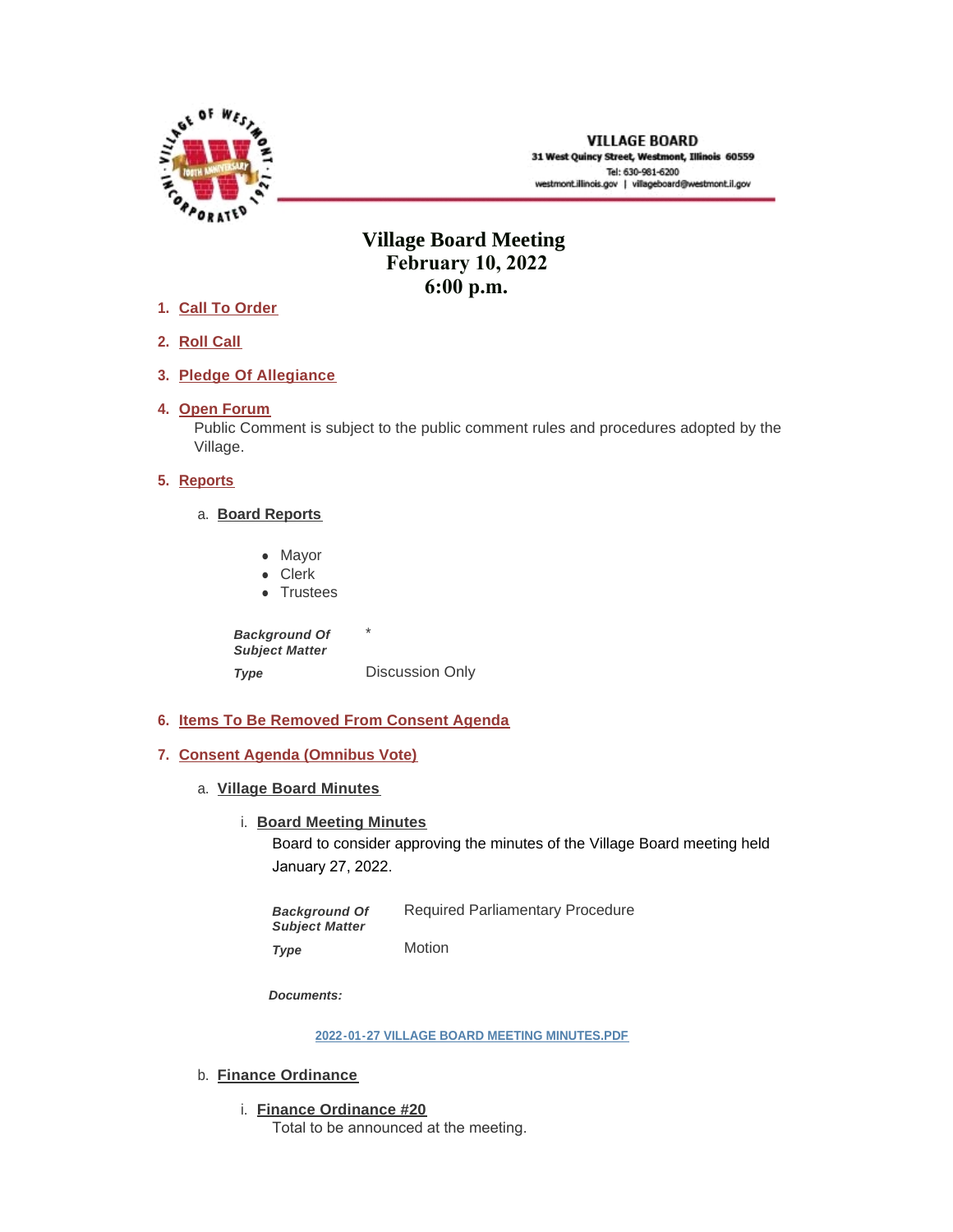\* Motion *Background Of Subject Matter Type* 

#### **Purchase Orders** c.

## **PO 22201980** i. Safe Step LLC \$25,000.00

| <b>Background Of</b><br><b>Subject Matter</b> | <b>Concrete Sidewalk Cutting</b> |
|-----------------------------------------------|----------------------------------|
| Type                                          | Purchase Order                   |
| <b>Budgeted</b>                               | Yes                              |

*Documents:*

#### **[22201980.PDF](https://westmont.illinois.gov/AgendaCenter/ViewFile/Item/8489?fileID=12139)**

#### **PO 22201997** ii.

Westmont Chamber of Commerce and Tourism Bureau \$20,875.00

| <b>Background Of</b><br><b>Subject Matter</b> | Annual Chamber External Funding Payment 2 of 2 |
|-----------------------------------------------|------------------------------------------------|
| Type                                          | <b>Purchase Order</b>                          |
| <b>Budgeted</b>                               | Yes                                            |

*Documents:*

### **[22201997.PDF](https://westmont.illinois.gov/AgendaCenter/ViewFile/Item/8490?fileID=12140)**

#### **PO 22201998** iii.

Visu-Sewer of Illinois \$22,800.00

| <b>Background Of</b><br><b>Subject Matter</b> | Sewer Jetting  |
|-----------------------------------------------|----------------|
| Type                                          | Purchase Order |
| <b>Budgeted</b>                               | Yes            |

*Documents:*

## **[22201998.PDF](https://westmont.illinois.gov/AgendaCenter/ViewFile/Item/8491?fileID=12141)**

#### **PO 22201999** iv.

Public Safety Direct \$44,050.74

| <b>Background Of</b><br><b>Subject Matter</b> | Upfitting replacement police patrol vehicles                                                                                                                             |
|-----------------------------------------------|--------------------------------------------------------------------------------------------------------------------------------------------------------------------------|
| Type                                          | Purchase Order                                                                                                                                                           |
| <b>Budgeted</b>                               | Other                                                                                                                                                                    |
| <b>Budgeted</b><br><b>Explanation</b>         | This will exceed the budget because the default budget<br>assumes reusing equipment and in this specific case<br>most equipment could not convert from the old vehicles. |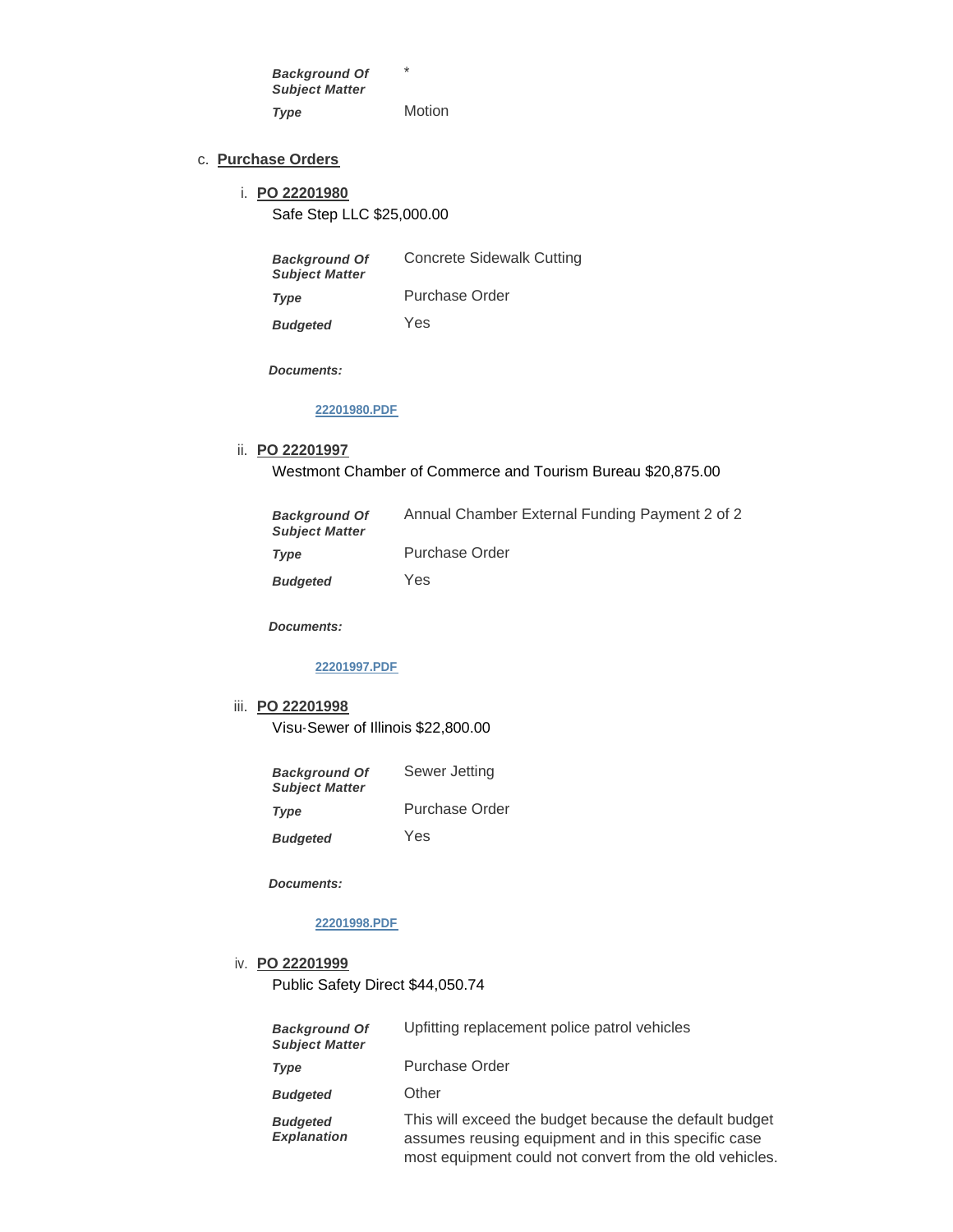However, funds are available for this cost.

*Documents:*

**[22201999.PDF](https://westmont.illinois.gov/AgendaCenter/ViewFile/Item/8492?fileID=12142)**

v. Total Of Purchase Order

\$112,725.74

*Background Of Subject Matter* 

Motion *Type* 

**Total Of Purchase Order And Finance Ordinance #20** d. To be announced at the meeting.

\*

\* Motion *Background Of Subject Matter Type* 

## **Unfinished Business 8.**

## **New Business 9.**

**Repeal Of Water Rate Adjustment Ordinance** a.

Board to consider an ordinance repealing Ordinance 20-022, passed on March 12, 2020, regarding water rate increases.

| <b>Background Of</b><br><b>Subject Matter</b> | The pandemic hardship for residents resulted in the Village not<br>implementing the approved water rate increases that were to be<br>effective 5/1/2020. |
|-----------------------------------------------|----------------------------------------------------------------------------------------------------------------------------------------------------------|
| Type                                          | Ordinance                                                                                                                                                |

*Documents:*

#### **[20-22 WATER RATE ORDINANCE.PDF](https://westmont.illinois.gov/AgendaCenter/ViewFile/Item/8493?fileID=12143)**

**Class 22 And Class 23 Liquor License** b.

Board to review Section 10-36 of the municipal code covering Class 22 and Class 23 Liquor License restrictions and requirements.

\* Discussion Only *Background Of Subject Matter Type* 

#### **Miscellaneous 10.**

## **Executive Session 11.**

This Board may adjourn to closed session to discuss matters so permitted and may act upon such matters upon returning to open session.

## **Adjourn 12.**

*Note: Any person who has a disability requiring a reasonable accommodation to participate in the*